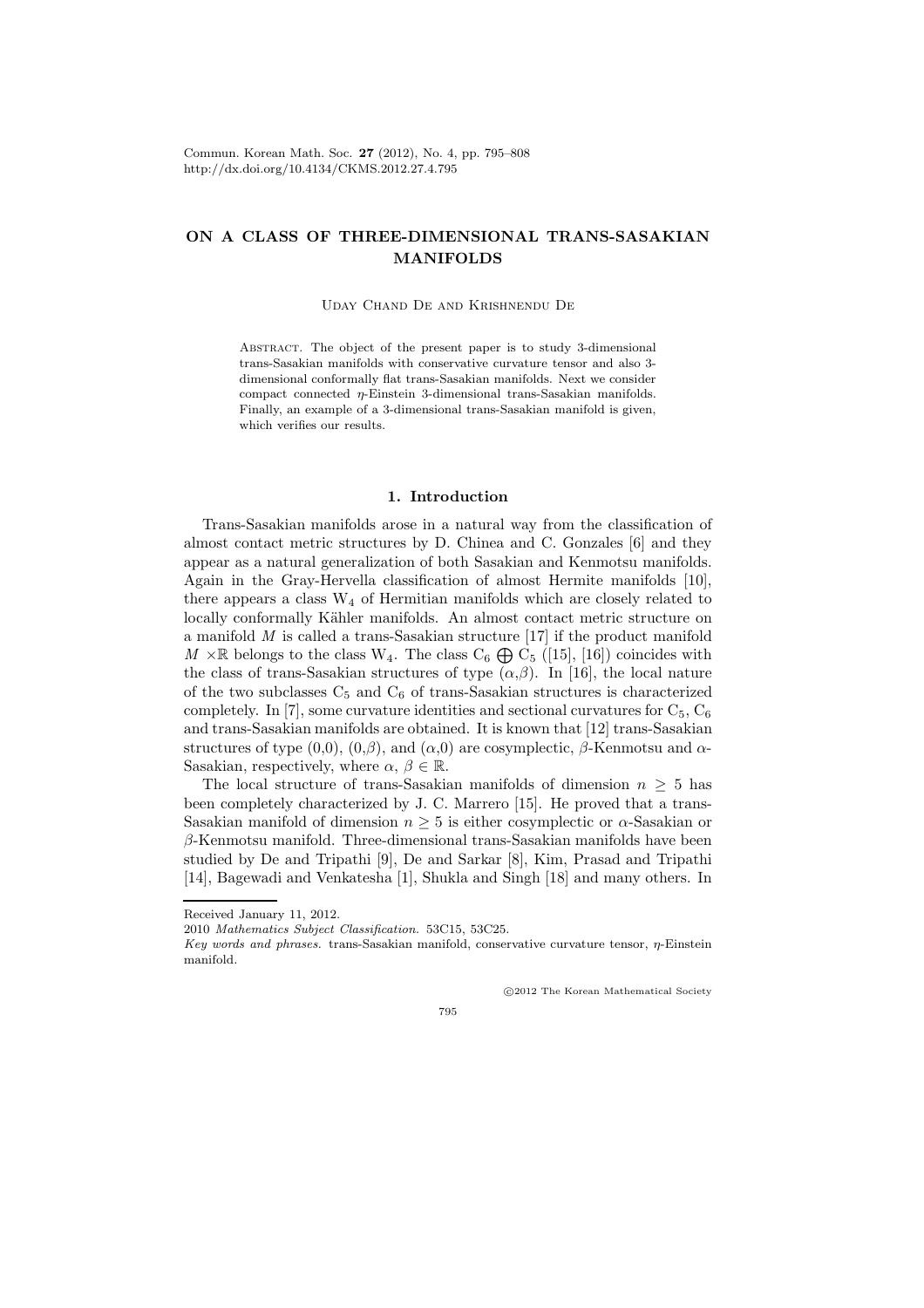[13] Jun and Kim studied 3-dimensional almost contact metric manifolds. The curvature tensor  $R$  in a Riemanian manifold is said to be conservative [11], that is,  $divR = 0$  if and only if  $(\nabla_X S)(Y, Z) = (\nabla_Y S)(X, Z)$  where S is the Ricci tensor of the manifold. Moreover, Boyer and Galicki [5] proved that if M is a compact  $\eta$ -Einstein K-contact manifold with Ricci tensor  $S = aq + b\eta \otimes \eta$ , and if  $a > -2$ , then M is Sasakian. Motivated by these works in this paper we study some curvature conditions in a 3-dimensional trans-Sasakian manifold.

The paper is organized as follows. In Section 2, some preliminary results are recalled. After preliminaries in Section 3, we give an example of a 3-dimensional trans-Sasakian manifold of type  $(\alpha, \beta)$ . Then we study 3-dimensional connected trans-Sasakian manifold with conservative curvature tensor. In the next section, we study 3-dimensional conformally flat connected trans-Sasakian manifold. In Section 6, we prove that if a compact connected 3-dimensional trans-Sasakian manifold is  $\eta$ -Einstein with constant coefficients, then it is either  $\alpha$ -Sasakian or  $\beta$ -Kenmotsu. Finally, we construct an example of a 3-dimensional trans-Sasakian manifold with constant function  $\alpha$ ,  $\beta$  on M.

#### 2. Preliminaries

Let M be a connected almost contact metric manifold with an almost contact metric structure  $(\phi, \xi, \eta, g)$ , that is,  $\phi$  is an  $(1,1)$  tensor field,  $\xi$  is a vector field,  $\eta$  is a 1-form and  $g$  is a compatible Riemannian metric such that

(2.1) 
$$
\phi^2(X) = -X + \eta(X)\xi, \ \eta(\xi) = 1, \ \phi\xi = 0, \ \eta\phi = 0,
$$

(2.2) 
$$
g(\phi X, \phi Y) = g(X, Y) - \eta(X)\eta(Y),
$$

(2.3) 
$$
g(X, \phi Y) = -g(\phi X, Y), \ g(X, \xi) = \eta(X)
$$

for all X and Y tangent to  $M$  ([2], [3]).

The fundamental 2-form  $\Phi$  of the manifold is defined by

(2.4) Φ(X, Y ) = g(X, φY )

for all  $X$  and  $Y$  tangent to  $M$ .

An almost contact metric structure  $(\phi, \xi, \eta, g)$  on a connected manifold M is called trans-Sasakian structure [17] if  $(M \times \mathbb{R}, J, G)$  belongs to the class  $W_4$ [10], where J is the almost complex structure on  $M \times \mathbb{R}$  defined by

$$
J\left(X, f\frac{d}{dt}\right) = \left(\phi X - f\xi, \eta(X)\frac{d}{dt}\right)
$$

for any vector fields X on M, f is a smooth function on  $M \times \mathbb{R}$  and G is the product metric on  $M \times \mathbb{R}$ . This may be expressed by the condition [4]

(2.5) 
$$
(\nabla_X \phi)Y = \alpha(g(X, Y)\xi - \eta(Y)X) + \beta(g(\phi X, Y)\xi - \eta(Y)\phi X)
$$

for smooth functions  $\alpha$  and  $\beta$  on M. Hence we say that the trans-Sasakian structure is of type  $(\alpha, \beta)$ . From  $(2.5)$  it follows that

(2.6) 
$$
\nabla_X \xi = -\alpha(\phi X) + \beta(X - \eta(X)\xi),
$$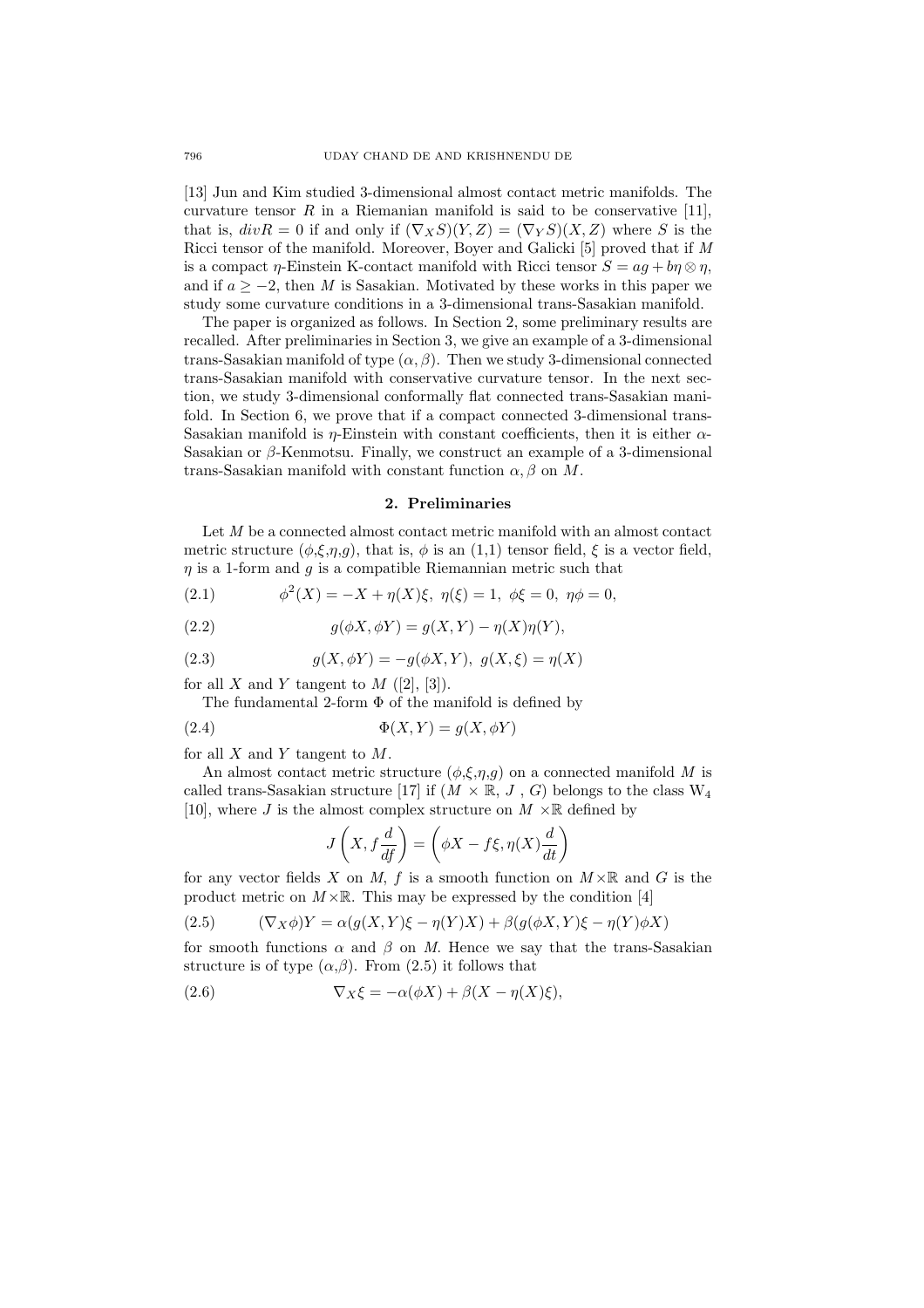(2.7) 
$$
(\nabla_X \eta)Y = -\alpha g(\phi X, Y) + \beta g(\phi X, \phi Y).
$$

An explicit example of a 3-dimensional proper trans-Sasakian manifold is constructed in [15]. In [9], Ricci tensor and curvature tensor for 3-dimensional trans-Sasakian manifolds are studied and their explicit formulae are given.

From [9] we know that for a 3-dimensional trans-Sasakian manifold

$$
(2.8) \t\t 2\alpha\beta + \xi\alpha = 0,
$$

(2.9) 
$$
S(X,\xi) = (2(\alpha^2 - \beta^2) - \xi\beta)\eta(X) - X\beta - (\phi X)\alpha,
$$

(2.10)  
\n
$$
S(X,Y) = \left(\frac{r}{2} + \xi\beta - (\alpha^2 - \beta^2)\right)g(X,Y)
$$
\n
$$
- \left(\frac{r}{2} + \xi\beta - 3(\alpha^2 - \beta^2)\right)\eta(X)\eta(Y)
$$
\n
$$
- (Y\beta + (\phi Y)\alpha)\eta(X) - (X\beta + (\phi X)\alpha)\eta(Y),
$$

(2.11)  
\n
$$
R(X,Y)\xi = (\alpha^2 - \beta^2)(\eta(Y)X - \eta(X)Y)
$$
\n
$$
- \eta(Y)(X\beta)\xi + \phi(X)\alpha\xi
$$
\n
$$
+ \eta(X)(Y\beta)\xi + \phi(Y)\alpha\xi
$$
\n
$$
- (Y\beta)X + (X\beta)Y - (\phi(Y)\alpha)X + (\phi(X)\alpha)Y,
$$

and

$$
R(X,Y)Z = \left(\frac{r}{2} + 2\xi\beta - 2(\alpha^2 - \beta^2)\right) \left(g(Y,Z)X - g(X,Z)Y\right)
$$

$$
- g(Y,Z) \left[\left(\frac{r}{2} + \xi\beta - 3(\alpha^2 - \beta^2)\right) \eta(X)\xi\right]
$$

$$
- \eta(X)(\phi grad\alpha - grad\beta) + (X\beta + (\phi X)\alpha)\xi\right]
$$

$$
+ g(X,Z) \left[\left(\frac{r}{2} + \xi\beta - 3(\alpha^2 - \beta^2)\right) \eta(Y)\xi\right]
$$

$$
- \eta(Y)(\phi grad\alpha - grad\beta) + (Y\beta + (\phi Y)\alpha)\xi\right]
$$

$$
- \left[(Z\beta + (\phi Z)\alpha)\eta(Y) + (Y\beta + (\phi Y)\alpha)\eta(Z)\right]
$$

$$
+ \frac{r}{2} + \xi\beta - 3(\alpha^2 - \beta^2))\eta(Y)\eta(Z)\right]X
$$

$$
+ \left[(Z\beta + (\phi Z)\alpha)\eta(X) + (X\beta + (\phi X)\alpha)\eta(Z)\right]
$$

$$
+ \frac{r}{2} + \xi\beta - 3(\alpha^2 - \beta^2))\eta(X)\eta(Z)\right]Y,
$$

where  $S$  is the Ricci tensor of type  $(0, 2)$  and  $R$  is the curvature tensor of type  $(1, 3)$  and r is the scalar curvature of the manifold M.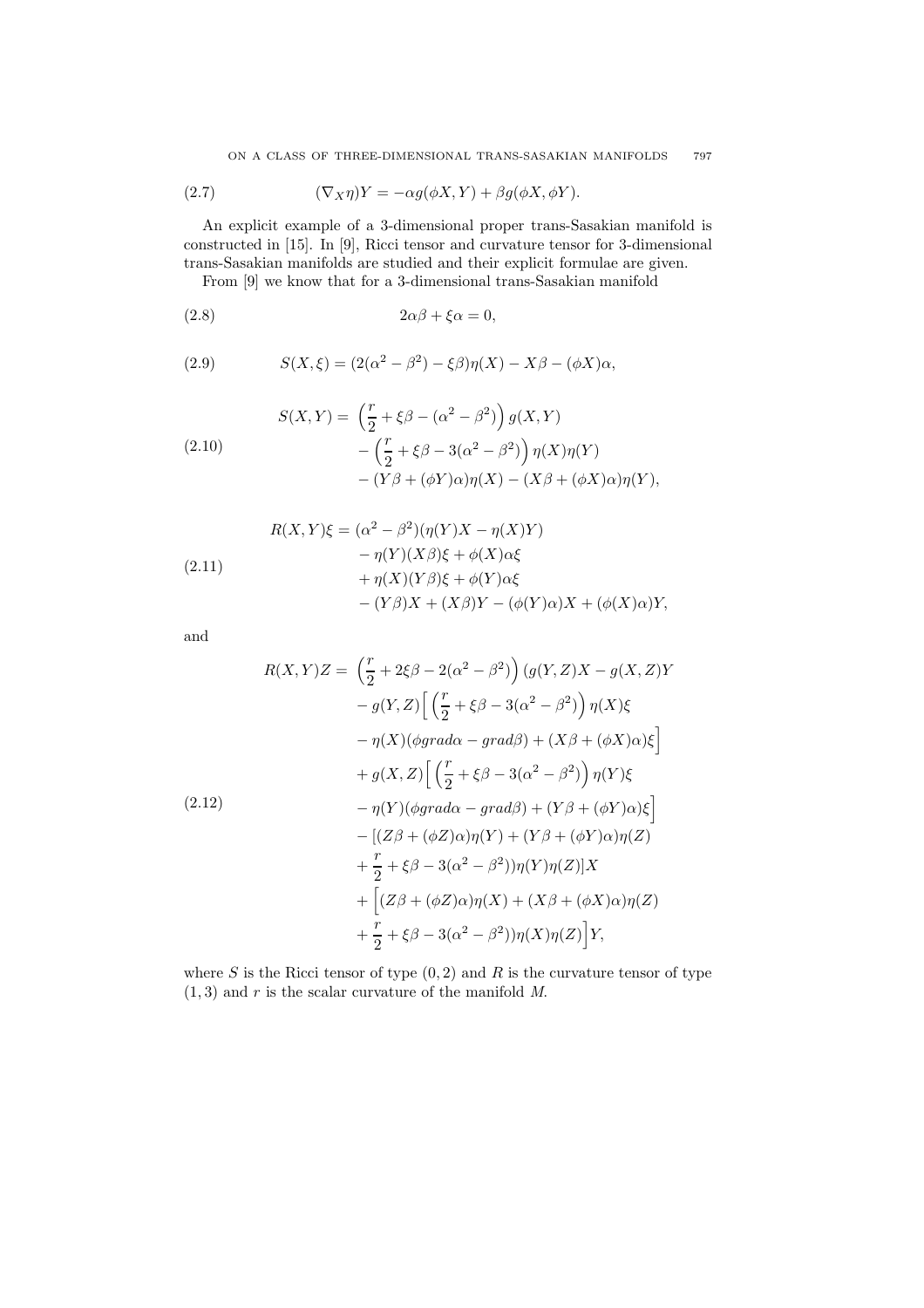# 3. Example of a 3-dimensional trans-Sasakian manifold of type  $(\alpha, \beta)$

We consider the 3-dimensional manifold  $M = \{(x, y, z) \in \mathbb{R}^3, z \neq 0\}$ , where  $(x, y, z)$  are standard co-ordinate of  $\mathbb{R}^3$ .

The vector fields

$$
e_1 = z \left(\frac{\partial}{\partial x} + y \frac{\partial}{\partial z}\right), e_2 = z \frac{\partial}{\partial y}, e_3 = \frac{\partial}{\partial z}
$$

are linearly independent at each point of M.

Let  $g$  be the Riemannian metric defined by

$$
g(e_1, e_3) = g(e_1, e_2) = g(e_2, e_3) = 0,
$$

$$
g(e_1, e_1) = g(e_2, e_2) = g(e_3, e_3) = 1.
$$

Let  $\eta$  be the 1-form defined by  $\eta(Z) = g(Z, e_3)$  for any  $Z \in \chi(M)$ . Let  $\phi$  be the  $(1, 1)$  tensor field defined by

$$
\phi(e_1) = e_2, \quad \phi(e_2) = -e_1, \quad \phi(e_3) = 0.
$$

Then using the linearity of  $\phi$  and  $g$ , we have

$$
\eta(e_3) = 1,
$$
  
\n
$$
\phi^2 Z = -Z + \eta(Z)e_3,
$$
  
\n
$$
g(\phi Z, \phi W) = g(Z, W) - \eta(Z)\eta(W),
$$

for any  $Z, W \in \chi(M)$ , the set of all smooth vector fields on M.

Then for  $e_3 = \xi$ , the structure  $(\phi, \xi, \eta, g)$  defines an almost contact metric structure on M.

Let  $\nabla$  be the Levi-Civita connection with respect to metric g and R be the curvature tensor of  $g$ . Then we have

$$
[e_1, e_2] = ye_2 - z^2 e_3
$$
,  $[e_1, e_3] = -\frac{1}{z} e_1$  and  $[e_2, e_3] = -\frac{1}{z} e_2$ .

Taking  $e_3 = \xi$  and using Koszul formula for the Riemannian metric g, we can easily calculate

$$
\nabla_{e_1} e_3 = -\frac{1}{z} e_1 + \frac{1}{z^2} e_2, \quad \nabla_{e_1} e_2 = -\frac{1}{2} z^2 e_3,
$$
  

$$
\nabla_{e_1} e_1 = \frac{1}{z} e_3, \nabla_{e_2} e_3 = -\frac{1}{z} e_2 - \frac{1}{2} z^2 e_1,
$$
  

$$
\nabla_{e_2} e_2 = ye_1 + \frac{1}{z} e_3, \quad \nabla_{e_2} e_1 = \frac{1}{2} z^2 e_3 - ye_2,
$$
  

$$
\nabla_{e_3} e_3 = 0, \quad \nabla_{e_3} e_2 = -\frac{1}{2} z^2 e_1, \quad \nabla_{e_3} e_1 = \frac{1}{2} z^2 e_2.
$$

From the above it can be easily seen that  $(\phi, \xi, \eta, g)$  is a trans-Sasakian structure on M. Consequently  $M^3(\phi, \xi, \eta, g)$  is a trans-Sasakian manifold with  $\alpha =$  $-\frac{1}{2}z^2 \neq 0$  and  $\beta = -\frac{1}{z} \neq 0$ .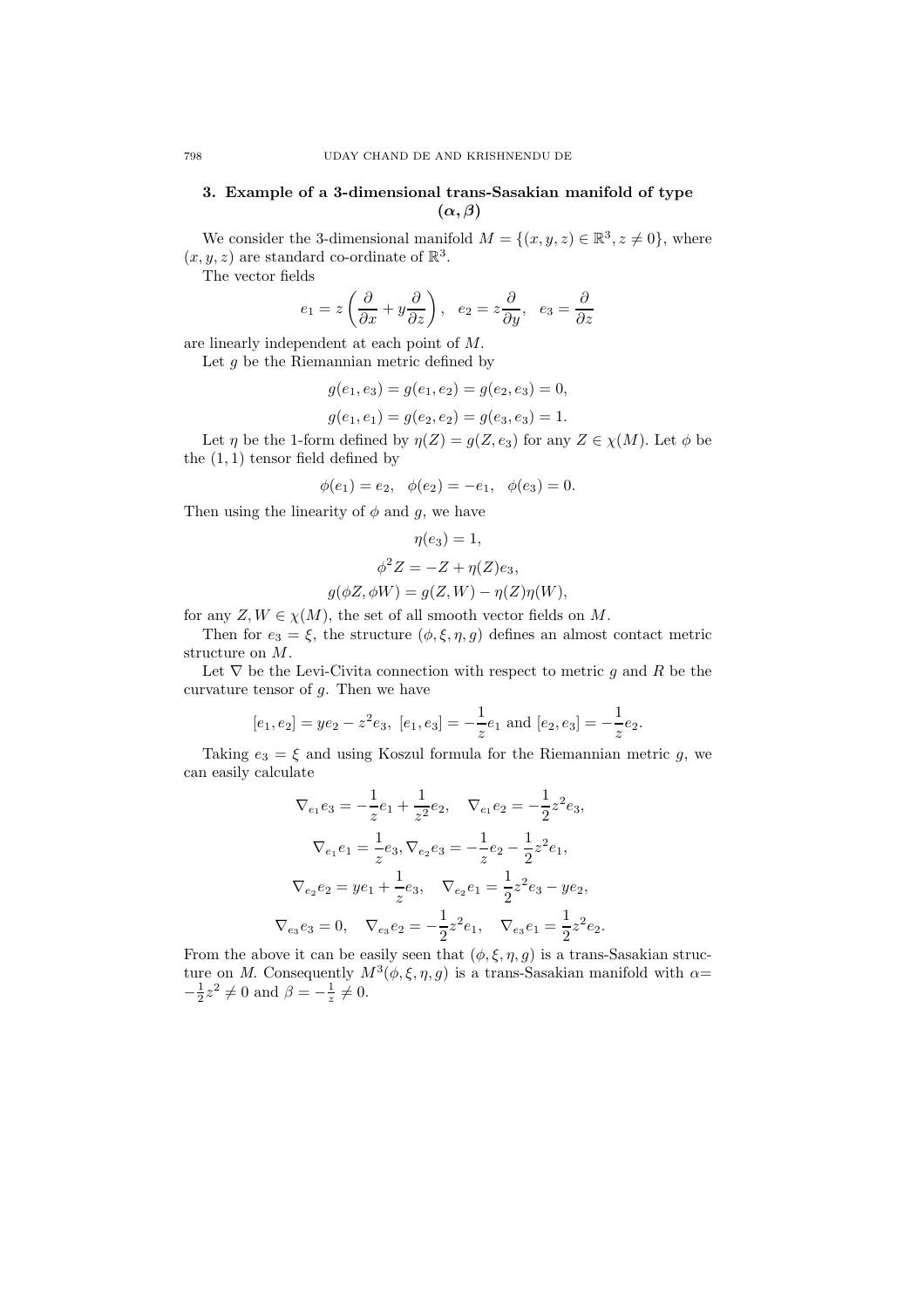### 4. 3-Dimensional connected trans-Sasakian manifolds with conservative curvature tensor

Let  $M$  be a 3-dimensional connected trans-Sasakian manifold with conservative curvature tensor [11], that is,  $divR = 0$ . Then its Ricci tensor is given by  $(\nabla_X S)(Y, Z) = (\nabla_Y S)(X, Z)$ . From this we obtain  $r = constant$ . We know that

(4.1) 
$$
(\nabla_X S)(Y,Z) = \nabla_X S(Y,Z) - S(\nabla_X Y,Z) - S(Y,\nabla_X Z).
$$

Using  $(2.10)$  we have

$$
(\nabla_X S)(Y, Z)
$$
  
=  $\left[\frac{dr(X)}{2} + \nabla_X(\xi \beta) - 2\alpha d\alpha(X) + 2\beta d\beta(X)\right] g(Y, Z)$   
+  $\left(\frac{r}{2} + \xi \beta - (\alpha^2 - \beta^2)\right) \nabla_X g(Y, Z)$   
-  $\left[\frac{dr(X)}{2} + \nabla_X(\xi \beta) - 6\alpha d\alpha(X) + 6\beta d\beta(X)\right] \eta(Y)\eta(Z)$   
-  $\left(\frac{r}{2} + \xi \beta - 3(\alpha^2 - \beta^2)\right) [\nabla_X \eta(Y)\eta(Z) + \eta(Y)\nabla_X \eta(Z)]$   
-  $(\nabla_X(Z\beta + (\phi Z)\alpha))\eta(Y) - (Z\beta + (\phi Z)\alpha)\nabla_X \eta(Y)$   
-  $(\nabla_X(Y\beta + (\phi Y)\alpha))\eta(Z) - (Y\beta + (\phi Y)\alpha)\nabla_X \eta(Z)$   
-  $\left(\frac{r}{2} + \xi \beta - (\alpha^2 - \beta^2)\right) g(\nabla_X Y, Z)$   
+  $\left(\frac{r}{2} + \xi \beta - 3(\alpha^2 - \beta^2)\right) \eta(\nabla_X Y)\eta(Z)$   
+  $(Z\beta + (\phi Z)\alpha)\eta(\nabla_X Y) + ((\nabla_X Y)\beta + (\phi(\nabla_X Y))\alpha)\eta(Z)$   
-  $\left(\frac{r}{2} + \xi \beta - (\alpha^2 - \beta^2)\right) g(Y, \nabla_X Z)$   
+  $\left(\frac{r}{2} + \xi \beta - 3(\alpha^2 - \beta^2)\right) \eta(Y)\eta(\nabla_X Z)$   
+  $((\nabla_X Z)\beta + (\phi(\nabla_X Z))\alpha)\eta(Y) + (Y\beta + (\phi Y)\alpha)\eta(\nabla_X Z)r$ .

The above relation can be written as

(4.3)  
\n
$$
= \left[\frac{dr(X)}{2} + \nabla_X(\xi\beta) - 2\alpha d\alpha(X) + 2\beta d\beta(X)\right] g(Y, Z)
$$
\n
$$
- \left[\frac{dr(X)}{2} + \nabla_X(\xi\beta) - 6\alpha d\alpha(X) + 6\beta d\beta(X)\right] \eta(Y)\eta(Z)
$$
\n
$$
- \left(\frac{r}{2} + \xi\beta - 3(\alpha^2 - \beta^2)\right) [(\nabla_X \eta)(Y)\eta(Z) + \eta(Y)(\nabla_X \eta)(Z)]
$$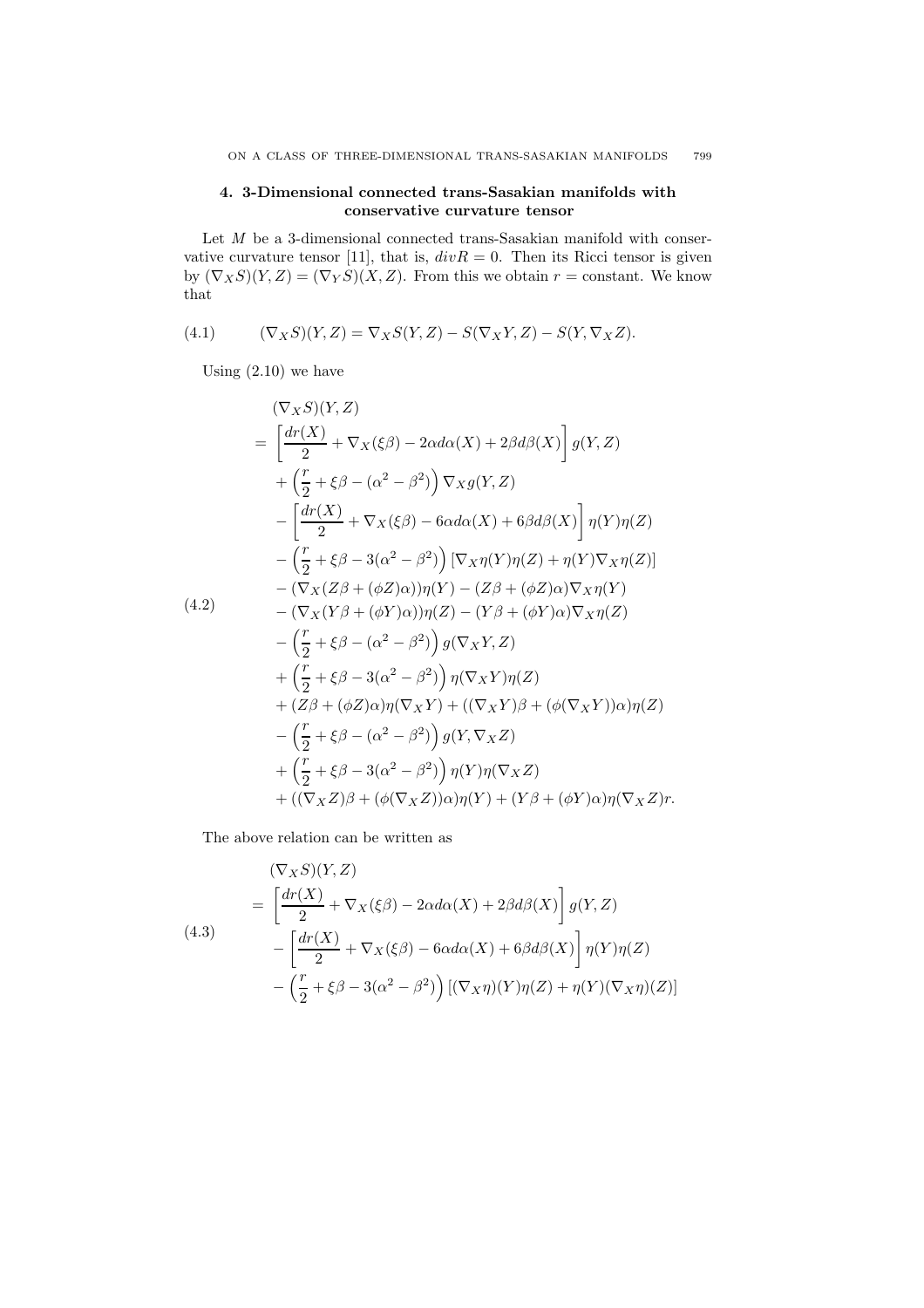$$
-(\nabla_X(Z\beta + (\phi Z)\alpha))\eta(Y) - (Z\beta + (\phi Z)\alpha)(\nabla_X\eta)(Y) - (\nabla_X(Y\beta + (\phi Y)\alpha))\eta(Z) - (Y\beta + (\phi Y)\alpha)(\nabla_X\eta)(Z) + ((\phi(\nabla_X Y))\alpha)\eta(Z) + ((\phi(\nabla_X Z))\alpha)\eta(Y).
$$

Now from (4.3) we have

$$
(\nabla_X S)(Y, Z) - (\nabla_Y S)(X, Z)
$$
  
\n
$$
= \left[\frac{dr(X)}{2} + \nabla_X(\xi\beta) - 2\alpha d\alpha(X) + 2\beta d\beta(X)\right] g(Y, Z)
$$
  
\n
$$
- \left[\frac{dr(Y)}{2} + \nabla_Y(\xi\beta) - 2\alpha d\alpha(Y) + 2\beta d\beta(Y)\right] g(X, Z)
$$
  
\n
$$
- \left[\frac{dr(X)}{2} + \nabla_X(\xi\beta) - 6\alpha d\alpha(X) + 6\beta d\beta(X)\right] \eta(Y)\eta(Z)
$$
  
\n
$$
+ \left[\frac{dr(Y)}{2} + \nabla_Y(\xi\beta) - 6\alpha d\alpha(Y) + 6\beta d\beta(Y)\right] \eta(X)\eta(Z)
$$
  
\n(4.4)  
\n
$$
- \left(\frac{r}{2} + \xi\beta - 3(\alpha^2 - \beta^2)\right) [(\nabla_X \eta)(Y)\eta(Z) + \eta(Y)(\nabla_X \eta)(Z)
$$
  
\n
$$
- (\nabla_Y \eta)(X)\eta(Z) - \eta(X)(\nabla_Y \eta)(Z)]
$$
  
\n
$$
- (\nabla_X(Z\beta + (\phi Z)\alpha))\eta(Y) + (\nabla_Y(Z\beta + (\phi Z)\alpha))\eta(X)
$$
  
\n
$$
- (\nabla_X(Y\beta + (\phi Y)\alpha))\eta(Z) + (\nabla_Y(X\beta + (\phi X)\alpha))\eta(Z)
$$
  
\n
$$
- (Z\beta + (\phi Z)\alpha)[(\nabla_X \eta)(Y) - (\nabla_Y \eta)(X)]
$$
  
\n
$$
- (Y\beta + (\phi Y)\alpha)(\nabla_Y \eta)(Z)
$$
  
\n
$$
+ ((\phi(\nabla_X Y))\alpha)\eta(Z) - ((\phi(\nabla_Y X))\alpha)\eta(X).
$$

Suppose  $div R = 0$  and  $\alpha$ ,  $\beta$  are constants. Then using (2.7) in (4.4) and using  $r = constant$ , we obtain

(4.5)  
\n
$$
\left(\frac{r}{2} - 3(\alpha^2 - \beta^2)\right) \left[ -\alpha g(\phi X, Y)\eta(Z) -\alpha g(\phi X, Z)\eta(Y) + \alpha g(\phi Y, X)\eta(Z) + \alpha g(\phi Y, Z)\eta(X) + \beta g(\phi X, \phi Z)\eta(Y) - \beta g(\phi Y, \phi Z)\eta(X) \right] = 0.
$$

Let  $\{e_0, e_1, e_2\}$  be a local  $\phi$ -basis, that is, an orthonormal frame such that  $e_0 = \xi$  and  $e_2 = \phi e_1$ . In (4.5) putting  $X = e_1, Y = e_2$ , we get

(4.6) 
$$
2\alpha \left[ \left( \frac{r}{2} - 3(\alpha^2 - \beta^2) \right) \right] \eta(Z) = 0.
$$

This implies either  $\alpha = 0$  or  $r = 6(\alpha^2 - \beta^2)$ , or both holds. If  $r = 6(\alpha^2 - \beta^2)$ , then from (2.10) it follows that

(4.7) 
$$
S(X,Y) = 2(\alpha^2 - \beta^2)g(X,Y).
$$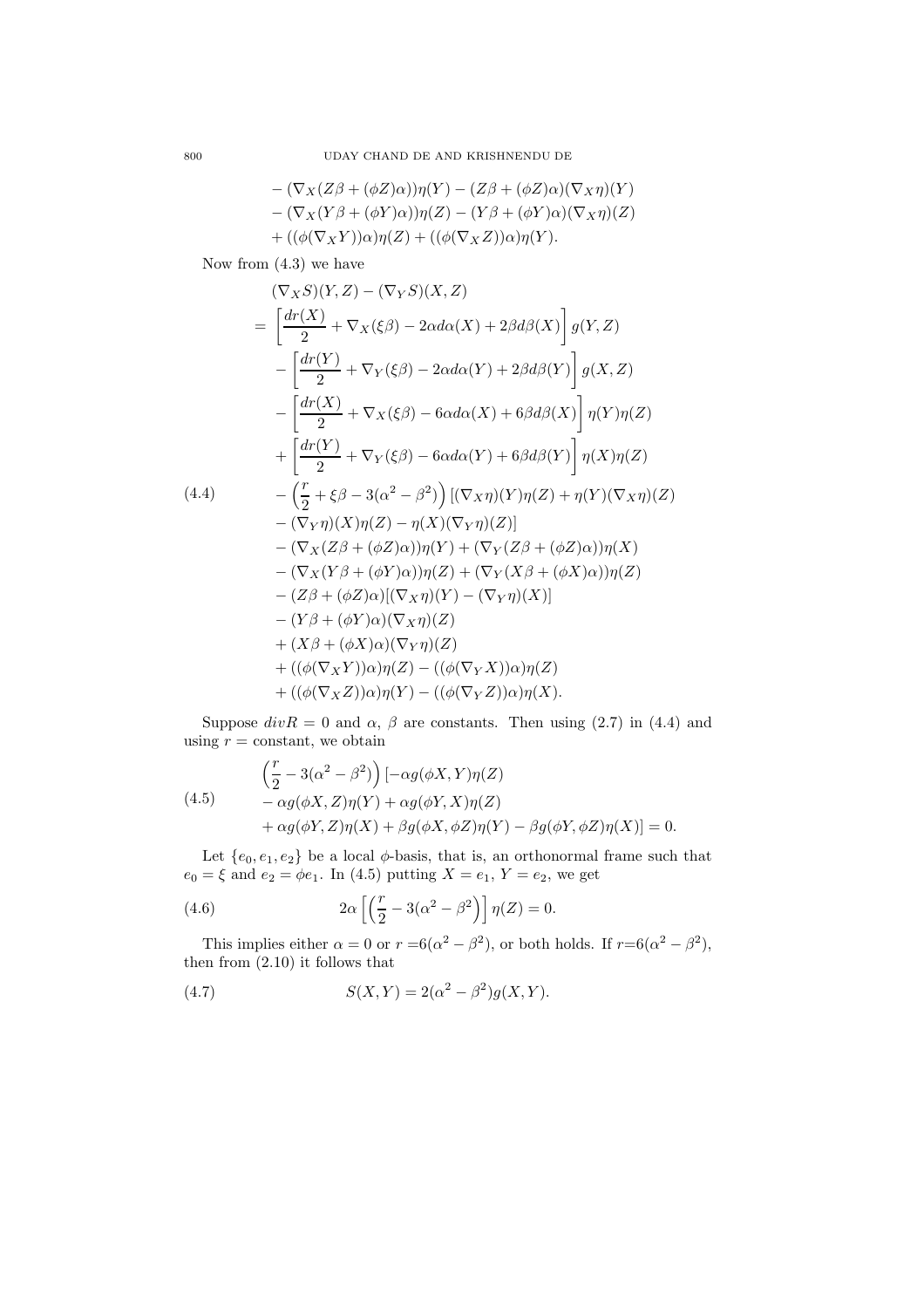This implies that the manifold is an Einstein manifold. This leads to the following theorem:

Theorem 4.1. If a 3-dimensional connected trans-Sasakian manifold is of conservative curvature tensor, then the manifold is either a  $\beta$ -Kenmotsu manifold or an Einstein manifold or both holds provided  $\alpha, \beta = constant$ .

If the manifold is an Einstein manifold, then the manifold is of conservative curvature tensor. Hence we obtain the following:

Corollary 1. A 3-dimensional connected trans-Sasakian manifold which is not a β-Kenmotsu manifold is of conservative curvature tensor if and only if the manifold is an Einstein manifold provided  $\alpha, \beta = constant$ .

## 5. 3-Dimensional conformally flat connected trans-Sasakian manifolds

Let *M* be a 3-dimensional conformally flat connected trans-Sasakian manifold. At first we prove the following:

Lemma 5.1. Let M be a 3-dimensional connected trans-Sasakian manifold with  $\alpha, \beta = constant$ . If there exist functions L and N on M such that

(5.1) 
$$
(\nabla_X Q)Y - (\nabla_Y Q)X = LX + NY, \ X, Y \in \chi(M),
$$

then either  $\alpha = 0$  or

(5.2)  $QX = 2(\alpha^2 - \beta^2)X$ .

Proof. We have from  $(2.10)$ ,

(5.3)  $QX = aX + b\eta(X)\xi,$ 

where  $a = (\frac{r}{2} - (\alpha^2 - \beta^2))$  and  $b = -(\frac{r}{2} - 3(\alpha^2 - \beta^2))$  and thus using (5.3) we have  $(5.4)$ 

$$
(\nabla_X Q)Y - (\nabla_Y Q)X
$$
  
=  $(Xa)Y - (Ya)X + (Xb)\eta(Y)\xi - (Yb)\eta(X)\xi$   
+  $b\alpha(\eta(x)\phi Y - \eta(Y)\phi(X)) + b\beta(\eta(Y)X - \eta(X)Y) - 2\alpha bg(\phi X, Y)\xi.$ 

Replacing X by  $\phi X$  and Y by  $\phi Y$  in (5.3) we get

(5.5) 
$$
(\nabla_{\phi X} Q)\phi Y - (\nabla_{\phi Y} Q)\phi X = (\phi X a)\phi Y - (\phi Y a)\phi X - 2\alpha bg(\phi^2 X, \phi Y)\xi.
$$

From  $(5.1)$  and  $(5.5)$ , we obtain

(5.6) 
$$
(L+(\phi Y)a)\phi X + (N-(\phi X)a)\phi Y = 2\alpha bg(\phi^2 X, \phi Y)\xi.
$$

Using  $(2.1)$  in  $(5.6)$  yields

(5.7) 
$$
2\alpha bg(X, \phi Y) = 0,
$$

which implies either  $\alpha = 0$  or  $b = 0$ . Thus from the definition of  $\eta$ -Einstein manifold, we get  $QX = aX$  and hence  $QX = 2(\alpha^2 - \beta^2)X$ .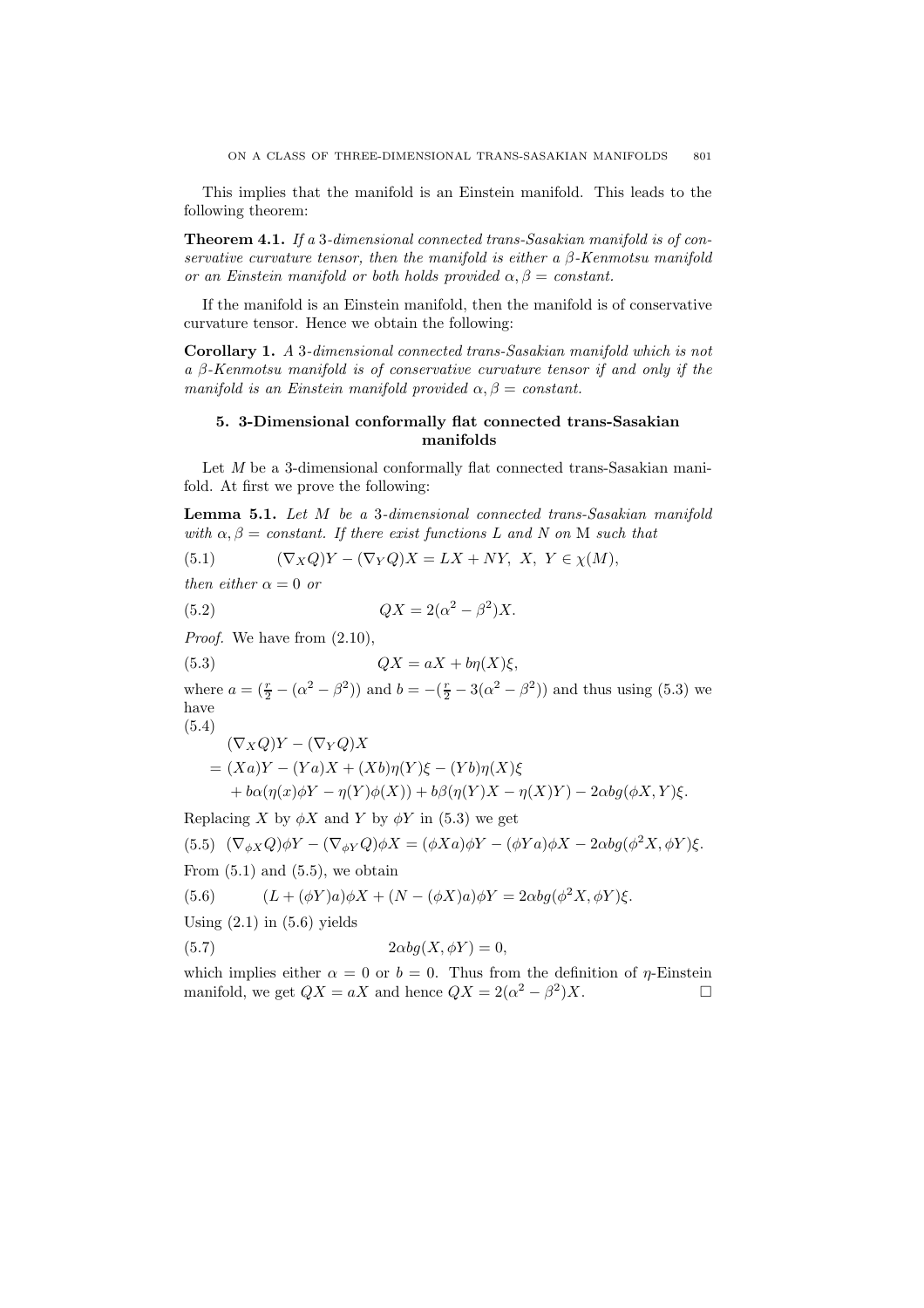It is classical that on a 3-dimensional conformally flat Riemannian manifold [19], we have

(5.8) 
$$
(\nabla_X Q)Y - (\nabla_Y Q)X = \frac{1}{4}(dr(X)Y - dr(Y)X).
$$

Then by Lemma 5.1 we get either  $\alpha = 0$  or  $QX = 2(\alpha^2 - \beta^2)X$ . This leads to the following theorem:

Theorem 5.1. A 3-dimensional conformally flat connected trans-Sasakian manifold is either a β-Kenmotsu manifold or an Einstein manifold.

Since an Einstein manifold is of conservative curvature tensor, hence we obtain the following:

Corollary 2. In a 3-dimensional conformally flat connected trans-Sasakian manifold which is not a  $\beta$ -Kenmotsu manifold, the curvature tensor is conservative.

#### 6. Compact connected  $\eta$ -Einstein manifolds

Let  $M$  be a 3-dimensional compact connected trans-Sasakian manifold. If the manifold is  $\eta$ -Einstein, then the Ricci tensor S of type  $(0, 2)$  of the manifold is given by

(6.1) 
$$
S(X,Y) = ag(X,Y) + b\eta(X)\eta(Y),
$$

where  $a, b$  are smooth functions on M. Here we suppose that  $a$  and  $b$  are constants. Putting  $Y = \xi$  in (6.1) and using (2.9), we get

(6.2) 
$$
X\beta + (\phi X)\alpha + [(a+b) - 2(\alpha^2 - \beta^2) + \xi\beta]\eta(X) = 0.
$$

For  $X = \xi$ , (6.2) yields

(6.3) 
$$
\xi \beta = (\alpha^2 - \beta^2) - \frac{(a+b)}{2}.
$$

By virtue of (6.2) and (6.3), it follows that

(6.4) 
$$
X\beta + (\phi X)\alpha + \left[\frac{(a+b)}{2} - \alpha^2 + \beta^2\right]\eta(X) = 0.
$$

The gradient of the function  $\beta$  is related to the exterior derivative  $d\beta$  by the formula

(6.5) 
$$
d\beta(X) = g(grad\beta, X).
$$

Using  $(6.5)$  in  $(6.4)$  we obtain

(6.6) 
$$
d\beta(X) + g(grad\alpha, \phi X) + \left[\frac{(a+b)}{2} - \alpha^2 + \beta^2\right] \eta(X) = 0.
$$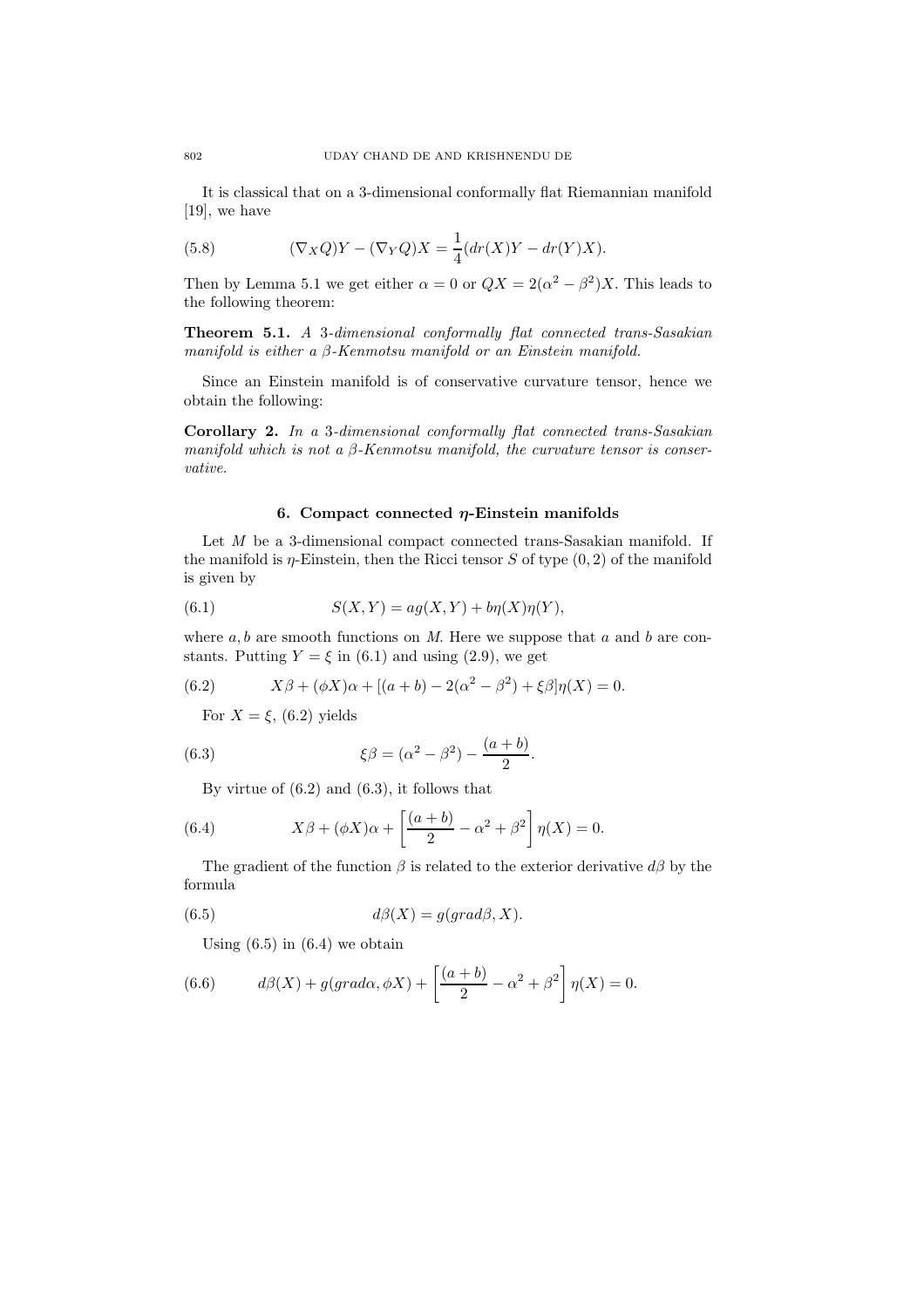Differentiating  $(6.6)$  covariantly with respect to Y we get

$$
(\nabla_Y d\beta)(X) + g(\nabla_Y grad\alpha, \phi X) + g(grad\alpha, (\nabla_Y \phi)X)
$$

(6.7) 
$$
+ Y(\beta^2 - \alpha^2)\eta(X) + \left[\frac{(a+b)}{2} - \alpha^2 + \beta^2\right](\nabla_Y \eta)(X) = 0.
$$

Interchanging  $X$  and  $Y$  in (6.7), we get

(6.8) 
$$
(\nabla_X d\beta)(Y) + g(\nabla_X grad\alpha, \phi Y) + g(grad\alpha, (\nabla_X \phi) Y)
$$

$$
+ X(\beta^2 - \alpha^2)\eta(Y) + \left[\frac{(a+b)}{2} - \alpha^2 + \beta^2\right](\nabla_X \eta)(Y) = 0.
$$

Subtracting (6.7) from (6.8)we get

$$
g(\nabla_X grad\alpha, \phi Y) - g(\nabla_Y grad\alpha, \phi X) + [(\nabla_X \phi)Y) - (\nabla_Y \phi)X] \alpha
$$
  
+ 
$$
[X(\beta^2 - \alpha^2)\eta(Y) - Y(\beta^2 - \alpha^2)\eta(X)]
$$

(6.9) 
$$
+ [X(\beta^2 - \alpha^2)\eta(Y) - Y(\beta^2 - \alpha^2)\eta(X)] + \left[\frac{(a+b)}{2} - \alpha^2 + \beta^2\right] [(\nabla_X \eta)(Y) - (\nabla_Y \eta)(X)] = 0.
$$

From 
$$
(2.7)
$$
 and  $(2.4)$  we get

(6.10) 
$$
(\nabla_X \eta)(Y) - (\nabla_Y \eta)(X) = 2\alpha \Phi(X, Y).
$$

Using  $(6.10)$  in  $(6.9)$  we have

$$
g(\nabla_X grad\alpha, \phi Y) - g(\nabla_Y grad\alpha, \phi X) + [(\nabla_X \phi)Y) - (\nabla_Y \phi)X)]\alpha
$$

(6.11) 
$$
+ [X(\beta^2 - \alpha^2)\eta(Y) - Y(\beta^2 - \alpha^2)\eta(X)] + 2 \left[ \frac{(a+b)}{2} - \alpha^2 + \beta^2 \right] \Phi(X,Y) = 0.
$$

Let  $\{e_0, e_1, e_2\}$  be a local  $\phi$ -basis, that is, an orthonormal frame such that  $e_0 = \xi$  and  $e_2 = \phi e_1$ . In (2.5) putting  $X = e_1$ ,  $Y = e_2$ , we get

(6.12) 
$$
(\nabla_{e_1} \phi)e_2 = \alpha(g(e_1, e_2)\xi - \eta(e_2)e_1) + \beta(g(\phi e_1, e_2)\xi - \eta(e_2)\phi e_1) = \beta g(\phi e_1, e_2)\xi = \beta \xi.
$$

Similarly,

(6.13) 
$$
(\nabla_{e_2}\phi)e_1 = -\beta\xi.
$$

Now,  $(6.14)$ 

$$
\Phi(e_1, e_2) = g(e_1, \phi e_2) = g(e_1, \phi^2 e_1) = -1.
$$

In (6.11) putting  $X = e_1$  and  $Y = e_2$  and using (6.12), (6.13) and (6.14) we obtain

(6.15)

$$
g(\nabla_{e_1} grad\alpha, e_1) + g(\nabla_{e_2} grad\alpha, e_2) = 2\beta \xi \alpha - 2\alpha \left[ \frac{(a+b)}{2} - \alpha^2 + \beta^2 \right].
$$

Also (2.8) can be written as

(6.16) 
$$
g(grad\alpha, \xi) = -2\alpha\beta.
$$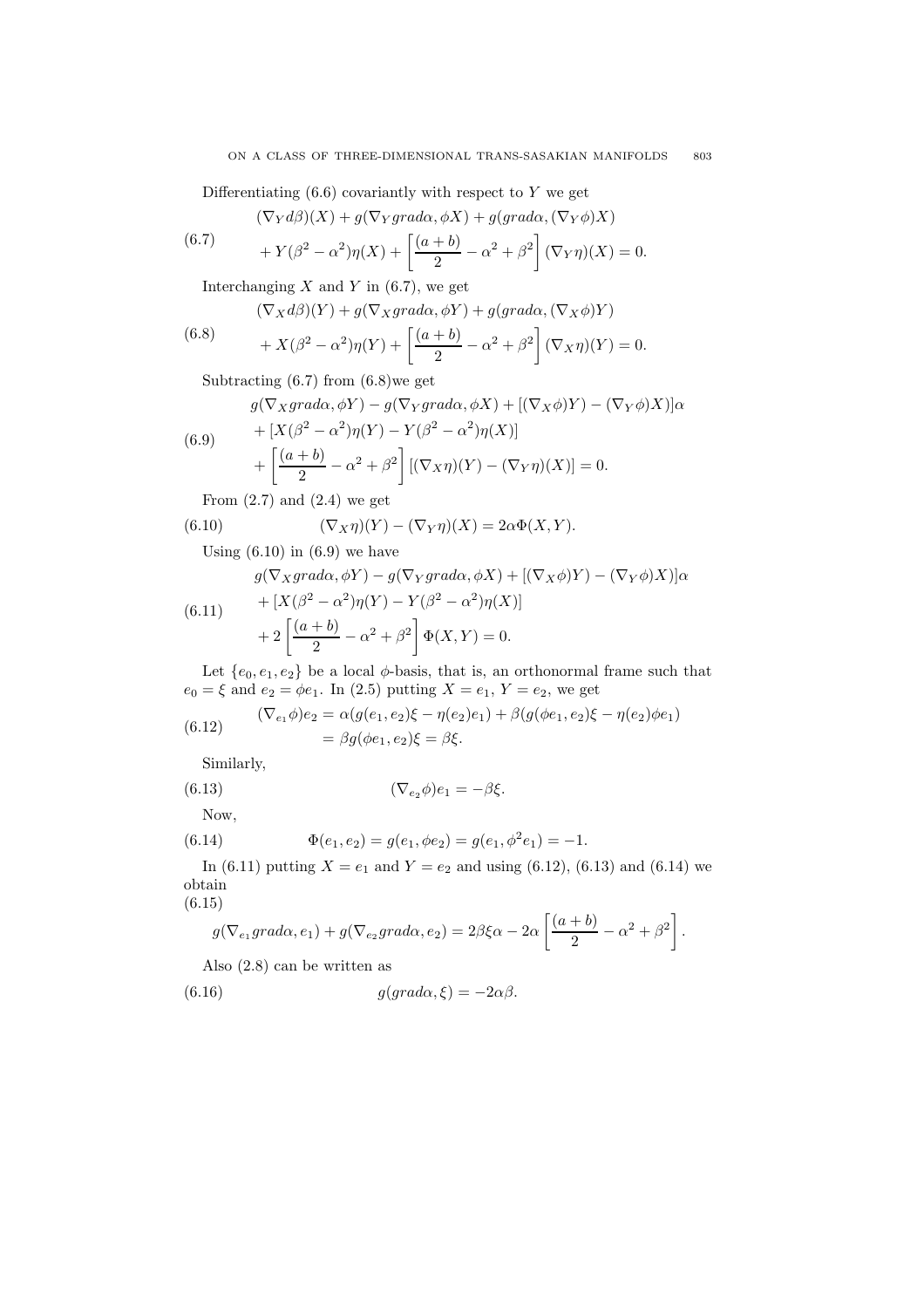Differentiating (6.16) covariantly with respect to  $\xi$  we get

(6.17) 
$$
g(\nabla_{\xi}grad\alpha,\xi) + g(grad\alpha,\nabla_{\xi}\xi) = -2\beta(\xi\alpha) - 2\alpha(\xi\beta).
$$

In view of (6.3) we can write the above relation as

(6.18) 
$$
g(\nabla_{\xi}grad\alpha,\xi) = -2\beta(\xi\alpha) + 2\alpha \left[\frac{(a+b)}{2} - \alpha^2 + \beta^2\right].
$$

From (6.15) and (6.18), we get  $\Delta \alpha = 0$ , where  $\Delta$  is the Laplacian defined by  $\Delta \alpha = \sum_{i=0}^{2} g(\nabla_{e_i} grad \alpha, e_i).$ 

Since  $M$  is compact, we get  $\alpha$  is constant.

Now let us consider the following two cases:

Case i): In this case we suppose that  $\alpha$  is a non-zero constant. Then by  $(2.8), \beta = 0$  everywhere on M.

Case ii): In this case let  $\alpha = 0$ . Then from (6.4) it follows

$$
X\beta + \left[\frac{(a+b)}{2} + \beta^2\right]\eta(X) = 0,
$$

that is,

$$
g(grad\beta, X) + \left[\frac{(a+b)}{2} + \beta^2\right]g(X, \xi) = 0.
$$

Therefore,

(6.19) 
$$
grad\beta + \left[\frac{(a+b)}{2} + \beta^2\right]\xi = 0.
$$

Differentiating  $(6.19)$  covariantly with respect to X we have

$$
\nabla_X grad\beta + (X\beta^2)\xi + \left[\frac{(a+b)}{2} + \beta^2\right] \nabla_X \xi = 0.
$$

Using (2.6) we get from above

$$
\nabla_X grad\beta + (X\beta^2)\xi + \left[\frac{(a+b)}{2} + \beta^2\right] \left(-\alpha\phi X + \beta(X-\eta(X)\xi)\right) = 0.
$$

Now taking inner product with  $X$ , we have

(6.20) 
$$
g(\nabla_X grad\beta, X) = -g((X\beta^2)\xi, X) - \left[\frac{(a+b)}{2} + \beta^2\right] (g(-\alpha\phi X, X)) + \beta g(X - \eta(X)\xi, X)).
$$

Therefore putting  $X = e_i$  and taking summation over  $i, i = 0, 1, 2$ , we get from above

(6.21) 
$$
\Delta \beta = -2\beta \left( \xi \beta + \frac{(a+b)}{2} + \beta^2 \right).
$$

For  $\alpha = 0$ , (6.3) yields  $\xi \beta = -(\frac{(a+b)}{2} + \beta^2)$ , which in view of (6.21) gives  $\Delta\beta = 0$ . Hence  $\beta$ =constant, M being compact. This leads to the following: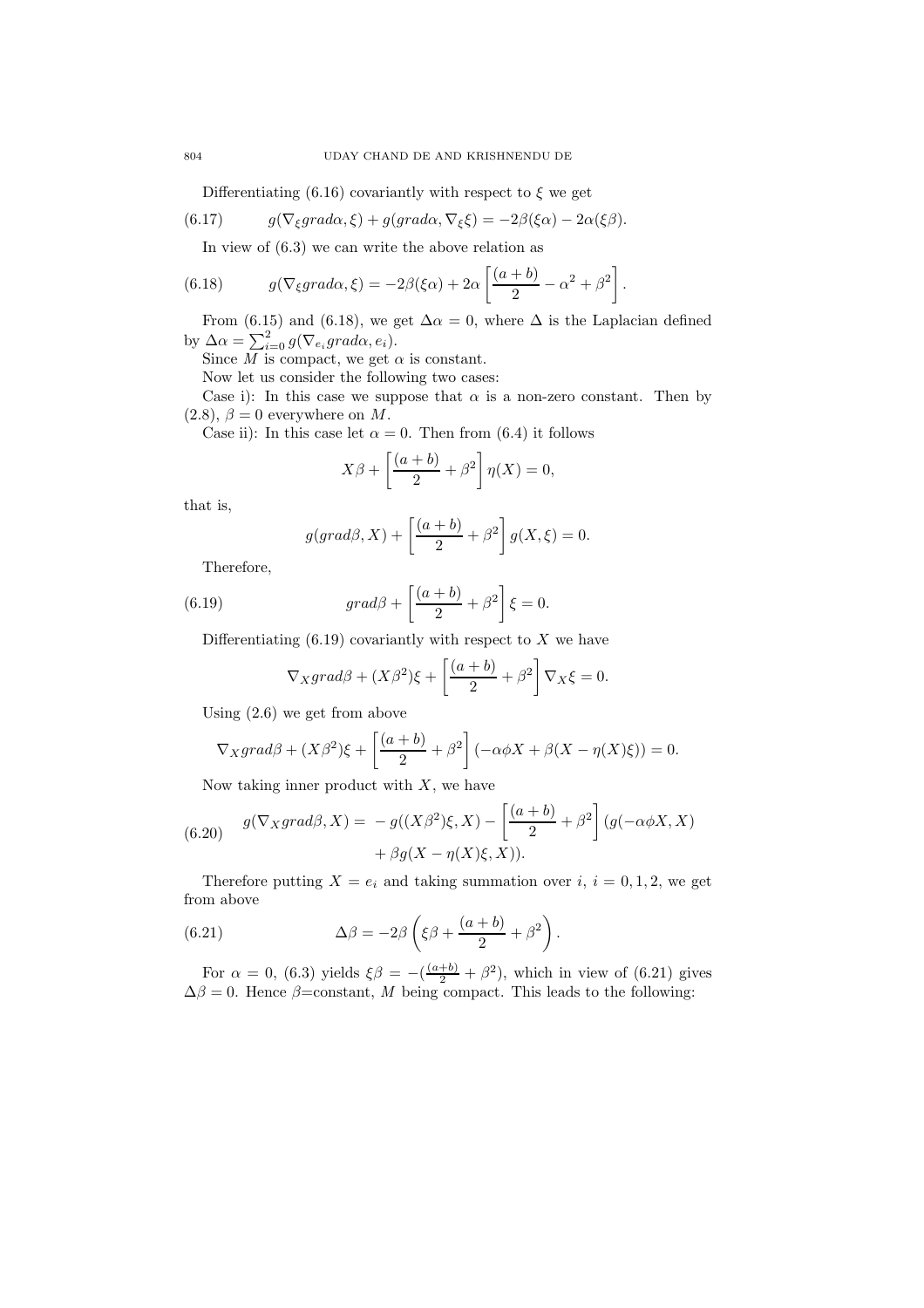Theorem 6.1. If a compact 3-dimensional trans-Sasakian manifold is an η-Einstein manifold with constant coefficients, then it is either  $\alpha$ -Sasakian or β-Kenmotsu.

# 7. Example of a 3-dimensional trans-Sasakian manifold

We consider the 3-dimensional manifold  $M = \{(x, y, z) \in \mathbb{R}^3, z \neq 0\}$ , where  $(x, y, z)$  are standard co-ordinate of  $\mathbb{R}^3$ .

The vector fields

$$
e_1=z\frac{\partial}{\partial x},\ \ e_2=z\frac{\partial}{\partial y},\ \ e_3=z\frac{\partial}{\partial z}
$$

are linearly independent at each point of M.

Let  $g$  be the Riemannian metric defined by

$$
g(e_1, e_3) = g(e_1, e_2) = g(e_2, e_3) = 0,
$$

$$
g(e_1, e_1) = g(e_2, e_2) = g(e_3, e_3) = 1
$$

that is, the form of the metric becomes

$$
g = \frac{dx^2 + dy^2 + dz^2}{z^2}.
$$

Let  $\eta$  be the 1-form defined by  $\eta(Z) = g(Z, e_3)$  for any  $Z \in \chi(M)$ . Let  $\phi$  be the  $(1, 1)$  tensor field defined by

$$
\phi(e_1) = -e_2, \quad \phi(e_2) = e_1, \quad \phi(e_3) = 0.
$$

Then using the linearity of  $\phi$  and  $g$ , we have

$$
\eta(e_3) = 1,
$$
  
\n
$$
\phi^2 Z = -Z + \eta(Z)e_3,
$$
  
\n
$$
g(\phi Z, \phi W) = g(Z, W) - \eta(Z)\eta(W)
$$

for any  $Z, W \in \chi(M)$ .

Then for  $e_3 = \xi$ , the structure  $(\phi, \xi, \eta, g)$  defines an almost contact metric structure on M.

Let  $\nabla$  be the Levi-Civita connection with respect to metric g. Then we have

$$
[e_1, e_3] = e_1e_3 - e_3e_1
$$
  
=  $z\frac{\partial}{\partial x}\left(z\frac{\partial}{\partial z}\right) - z\frac{\partial}{\partial z}\left(z\frac{\partial}{\partial x}\right)$   
=  $z^2\frac{\partial^2}{\partial x\partial z} - z^2\frac{\partial^2}{\partial z\partial x} - z\frac{\partial}{\partial x}$   
=  $-e_1$ .

Similarly,

$$
[e_1, e_2] = 0
$$
 and  $[e_2, e_3] = -e_2$ .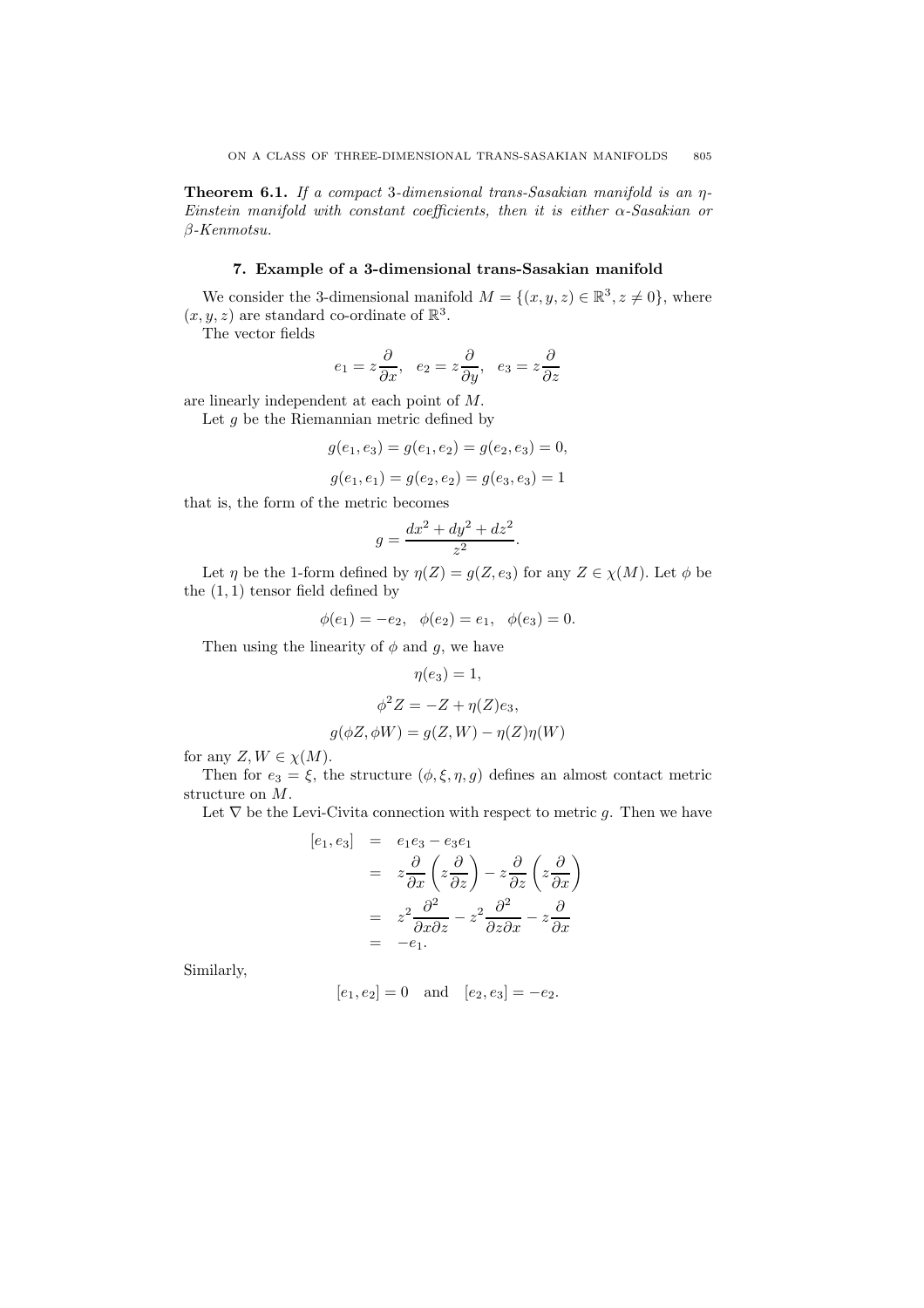The Riemannian connection  $\nabla$  of the metric g is given by

(7.1) 
$$
2g(\nabla_X Y, Z) = Xg(Y, Z) + Yg(Z, X) - Zg(X, Y) - g(X, [Y, Z]) - g(Y, [X, Z]) + g(Z, [X, Y]),
$$

which known as Koszul's formula.

Using  $(7.1)$  we have

(7.2) 
$$
2g(\nabla_{e_1}e_3, e_1) = -2g(e_1, e_1) = 2g(-e_1, e_1).
$$

Again by (7.1)

(7.3) 
$$
2g(\nabla_{e_1}e_3, e_2) = 0 = 2g(-e_1, e_2)
$$

and

(7.4) 
$$
2g(\nabla_{e_1}e_3, e_3) = 0 = 2g(-e_1, e_3).
$$

From  $(7.2)$ ,  $(7.3)$  and  $(7.4)$  we obtain

$$
2g(\nabla_{e_1}e_3, X) = 2g(-e_1, X)
$$

for all  $X \in \chi(M)$ .

Thus

$$
\nabla_{e_1}e_3=-e_1.
$$

Therefore, (7.1) further yields

(7.5) 
$$
\nabla_{e_1} e_3 = -e_1, \quad \nabla_{e_1} e_2 = 0, \quad \nabla_{e_1} e_1 = e_3,
$$

$$
\nabla_{e_2} e_3 = -e_2, \quad \nabla_{e_2} e_2 = e_3, \quad \nabla_{e_2} e_1 = 0,
$$

$$
\nabla_{e_3} e_3 = 0, \quad \nabla_{e_3} e_2 = 0, \quad \nabla_{e_3} e_1 = 0.
$$

(7.5) tells us that the manifold satisfies (2.6) for  $\alpha = 0$  and  $\beta = -1$  and  $\xi = e_3$ . Hence the manifold is a trans-Sasakian manifold of type  $(0, -1)$ .

It is known that

(7.6) 
$$
R(X,Y)Z = \nabla_X \nabla_Y Z - \nabla_Y \nabla_X Z - \nabla_{[X,Y]} Z.
$$

With the help of the above results and using (7.6) it can be easily verified that

$$
R(e_1, e_2)e_3 = 0, \quad R(e_2, e_3)e_3 = -e_2, \quad R(e_1, e_3)e_3 = -e_1,
$$
  
\n
$$
R(e_1, e_2)e_2 = -e_1, \quad R(e_2, e_3)e_2 = e_3, \quad R(e_1, e_3)e_2 = 0,
$$
  
\n
$$
R(e_1, e_2)e_1 = e_2, \quad R(e_2, e_3)e_1 = 0, \quad R(e_1, e_3)e_1 = e_3.
$$

From the above expressions of the curvature tensor we obtain

$$
S(e_1, e_1) = g(R(e_1, e_2)e_2, e_1) + g(R(e_1, e_3)e_3, e_1)
$$
  
= -2.

Similarly we have

$$
S(e_2, e_2) = S(e_3, e_3) = -2.
$$

Therefore,

$$
r = S(e_1, e_1) + S(e_2, e_2) + S(e_3, e_3) = -6.
$$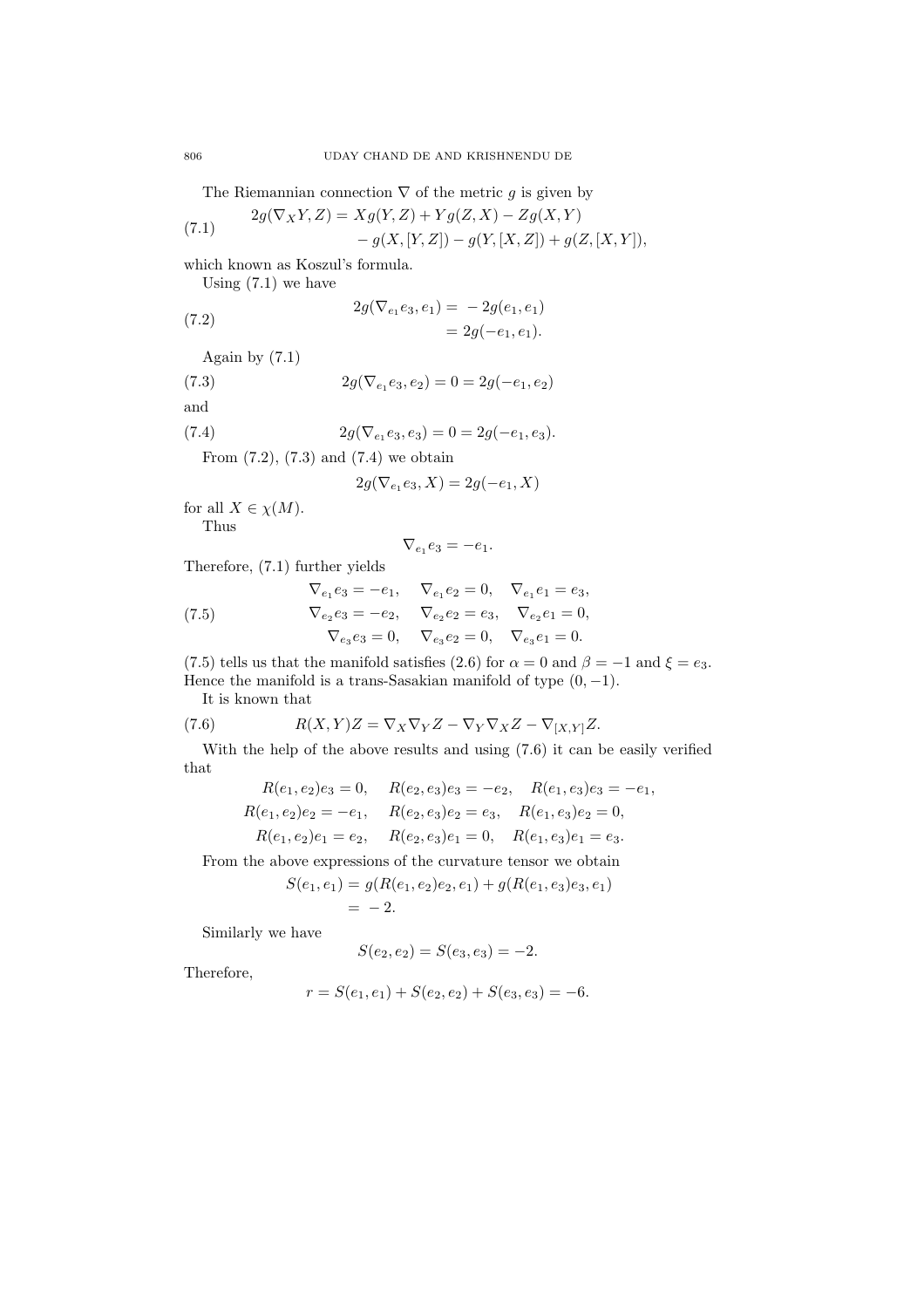We note that here  $\alpha,\,\beta$  and  $r$  are all constants.  $\beta\neq 0$  implies that the manifold is a  $\beta$ -Kenmotsu manifold. From the expressions of the Ricci tensor it follows that the manifold is an Einstein manifold. Therefore Theorem 4.1 is verified.

### References

- [1] C. S. Bagewadi and Venkatesha, Some curvature tensors on a trans-sasakian manifolds, Turkish J. Math. 31 (2007), no. 2, 111–121.
- [2] D. E. Blair, Contact Manifolds in Riemannian Geometry, Lecture Note in Mathematics, Vol. 509, Springer-Verlag, Berlin-New York, 1976.
- , Riemannian Geometry of Contact and Symplectic Manifolds, Progress in Mathematics, Vol. 203, Birkhäuser Boston, Inc., Boston, 2002.
- [4] D. E. Blair and J. A. Oubina, Conformal and related changes of metric on the product of two almost contact metric manifolds, Publ. Mat. 34 (1990), no. 1, 199–207.
- [5] C. P. Boyer and K. Galicki, Einstein manifolds and contact geometry, Proc. Amer. Math. Soc. 129 (2001), no. 8, 2419–2430.
- [6] D. Chinea and C. Gonzales, A classification of almost contact metric manifolds, Ann. Mat. Pura Appl. (4) 156 (1990), 15–36.
- [7]  $\frac{1}{2}$ , Curvature relations in trans-sasakian manifolds, in "Proceedings of the XI-Ith Portuguese-Spanish Conference on Mathematics, Vol.II,(Portuguese), Braga, 1987", Univ. Minho, Braga, (1987), 564–571.
- [8] U. C. De and A. Sarkar, On three-dimensional trans-Sasakian manifolds, Extracta Math. 23 (2008), no. 3, 265–277.
- [9] U. C. De and M. M. Tripathi, Ricci tensor in 3-dimensional trans-Sasakian manifolds, Kyungpook Math. J. 43 (2003), no. 2, 247–255.
- [10] A. Gray and L. M. Hervella, The sixteen classes of almost hermitian manifolds and their linear invariants, Ann. Mat. Pura Appl. (4) 123 (1980), 35–58.
- [11] N. J. Hicks, Notes on Differential Geometry, Affilated East-West Press Pvt. Ltd. 1965.
- [12] D. Janssens and L. Vanhecke, Almost contact structures and curvature tensors, Kodai Math. J. 4 (1981), no. 1, 1–27.
- [13] J. B. Jun and U. K. Kim, On 3-dimensional almost contact metric manifolds, Kyungpook Math. J. 34 (1994), no. 2, 293–301.
- [14] J. S. Kim, R. Prasad, and M. M. Tripathi, On generalized Ricci-recurrent trans-Sasakian manifolds, J. Korean Math. Soc. 39 (2002), no. 6, 953–961.
- [15] J. C. Marrero, The local structure of trans-sasakian manifolds, Ann. Mat. Pura Appl. (4) 162 (1992), 77–86.
- [16] J. C. Marrero and D. Chinea, On trans-Sasakian manifolds, in "Proceedings of the XIVth Spanish-Portuguese Conference on Mathematics, Vol.I-III, (Spanish),Puerto de la Cruz, 1989", Univ. La Laguna, La Laguna (1990), 655–659.
- [17] J. A. Oubina, New classes of almost contact metric structures, Publ. Math. Debrecen 32 (1985), no. 3-4, 187–193.
- [18] S. S. Shukla and D. D. Singh,  $On \epsilon\text{-}trans\text{-}Sasakian manifolds, Int. J. Math. Anal. (Ruse)$ 4 (2010), no. 49-52, 2401–2414.
- [19] K. Yano, Integral Formulas in Riemannian Geometry, Mercel Dekker, INC., New York, 1970.

Uday Chand De Department of Pure Mathematics Calcutta University 35 Ballygunge Circular Road Kol 700019,West Bengal, India E-mail address: uc de@yahoo.com